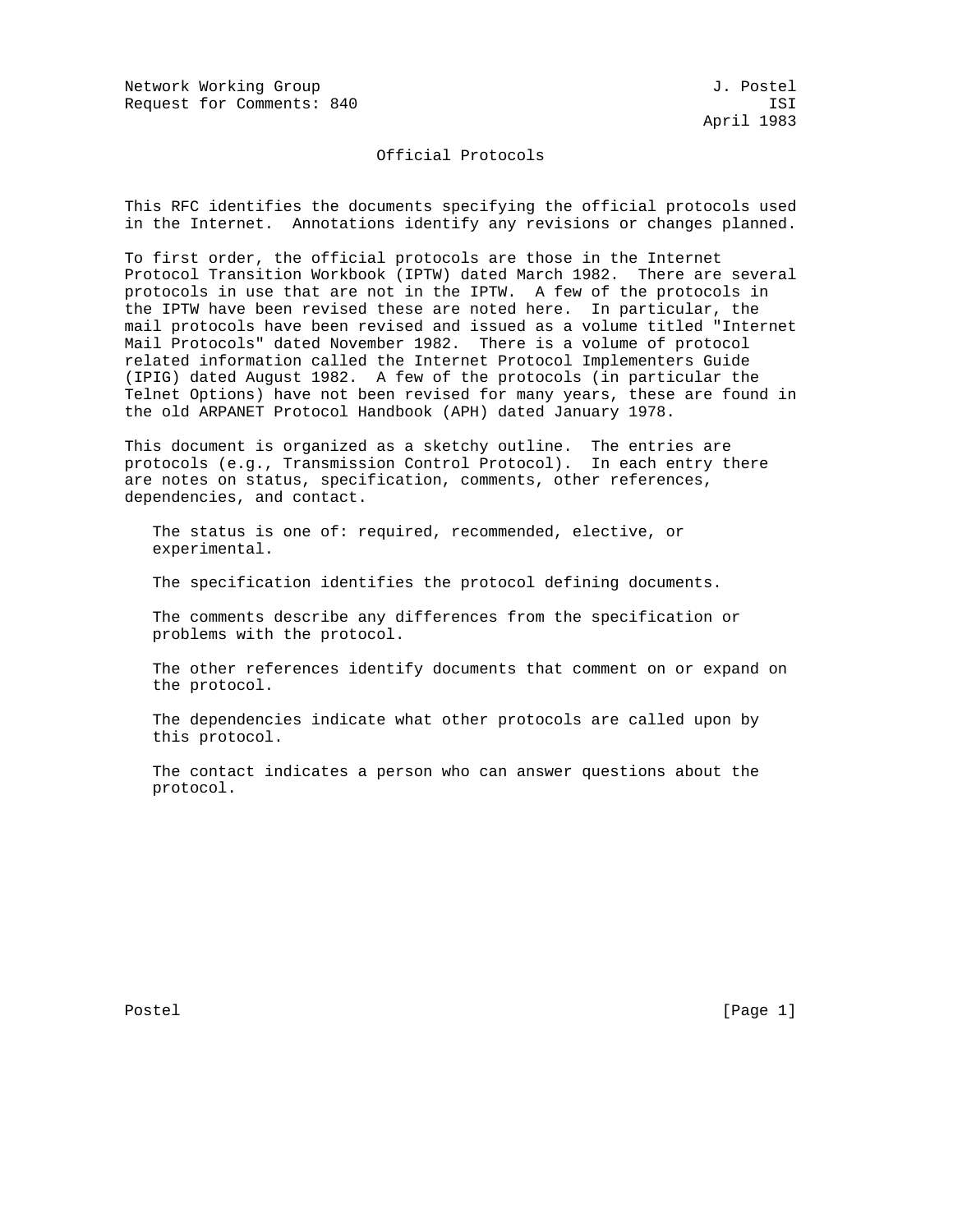In particular, the status may need some further clarification:

required

- all hosts must implement the required protocol,

recommended

 - all hosts are encouraged to implement the recommended protocol,

elective

- hosts may implement or not the elective protocol,

experimental

 - hosts should not implement the experimental protocol unless they are participating in the experiment and have coordinated their use of this protocol with the contact person, and

none

- this is not a protocol.

#### Overview

Catenet Model

STATUS: None

SPECIFICATION: IEN 48 (in IPTW)

COMMENTS:

 Gives an overview of the organization and principles of the Internet.

Could be revised and expanded.

OTHER REFERENCES:

DEPENDENCIES:

CONTACT: Postel@USC-ISIF

Postel [Page 2]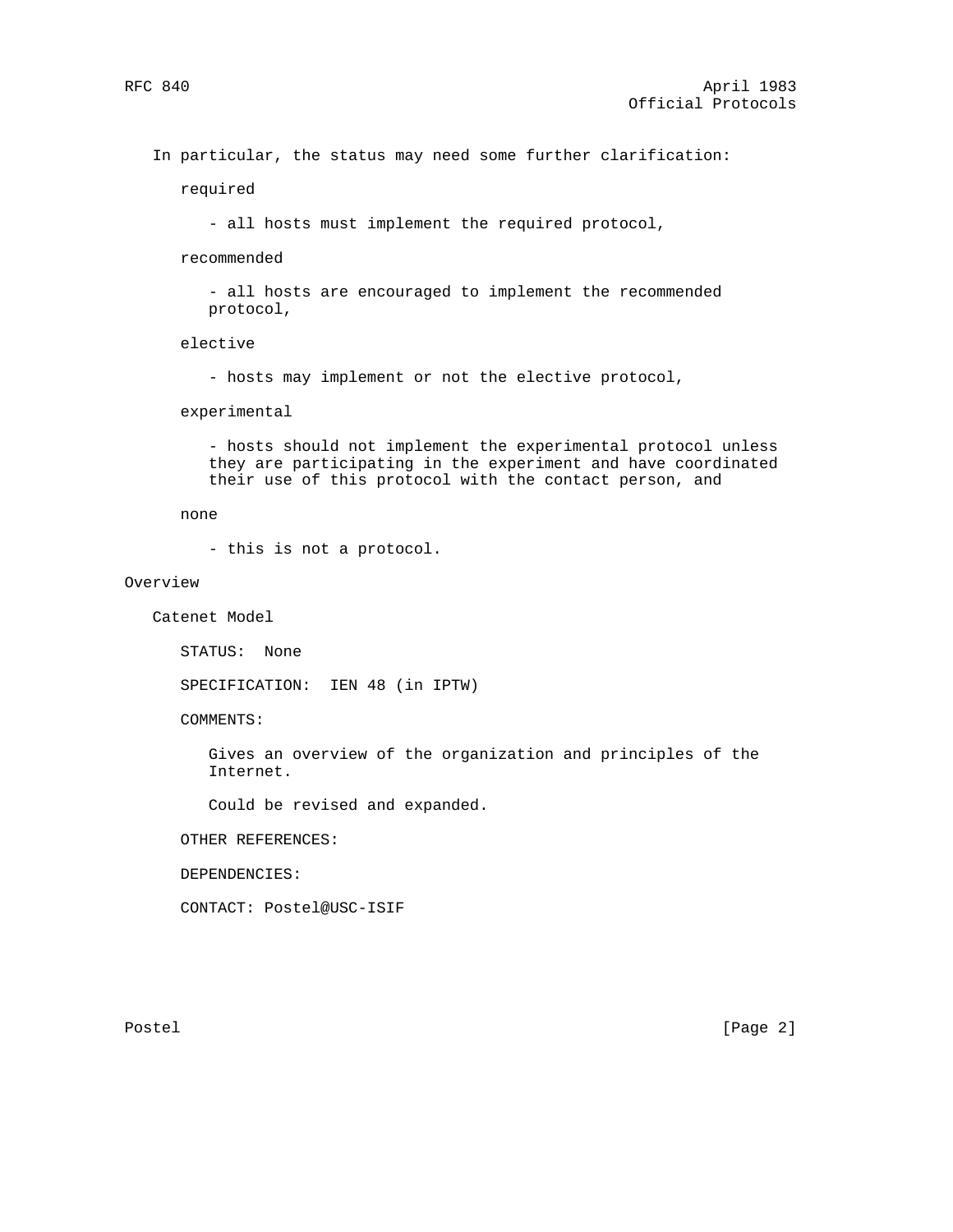Network Level

Internet Protocol (IP)

STATUS: Required

SPECIFICATION: RFC 791 (in IPTW)

COMMENTS:

A few minor problems have been noted in this document.

 The most serious is a bit of confusion in the route options. The route options have a pointer that indicates which octet of the route is the next to be used. The confusion is between the phrases "the pointer is relative to this option" and "the smallest legal value for the pointer is 4". If you are confused, forget about the relative part, the pointer begins at 4.

 Another important point is the alternate reassembly procedure suggested in RFC 815.

 Note that ICMP is defined to be an integral part of IP. You have not completed an implementation of IP if it does not include ICMP.

OTHER REFERENCES:

 RFC 815 (in IPIG) - IP Datagram Reassembly Algorithms RFC 814 (in IPIG) - Names, Addresses, Ports, and Routes RFC 816 (in IPIG) - Fault Isolation and Recovery RFC 817 (in IPIG) - Modularity and Efficiency in Protocol Implementation

DEPENDENCIES:

CONTACT: Postel@USC-ISIF

Postel [Page 3]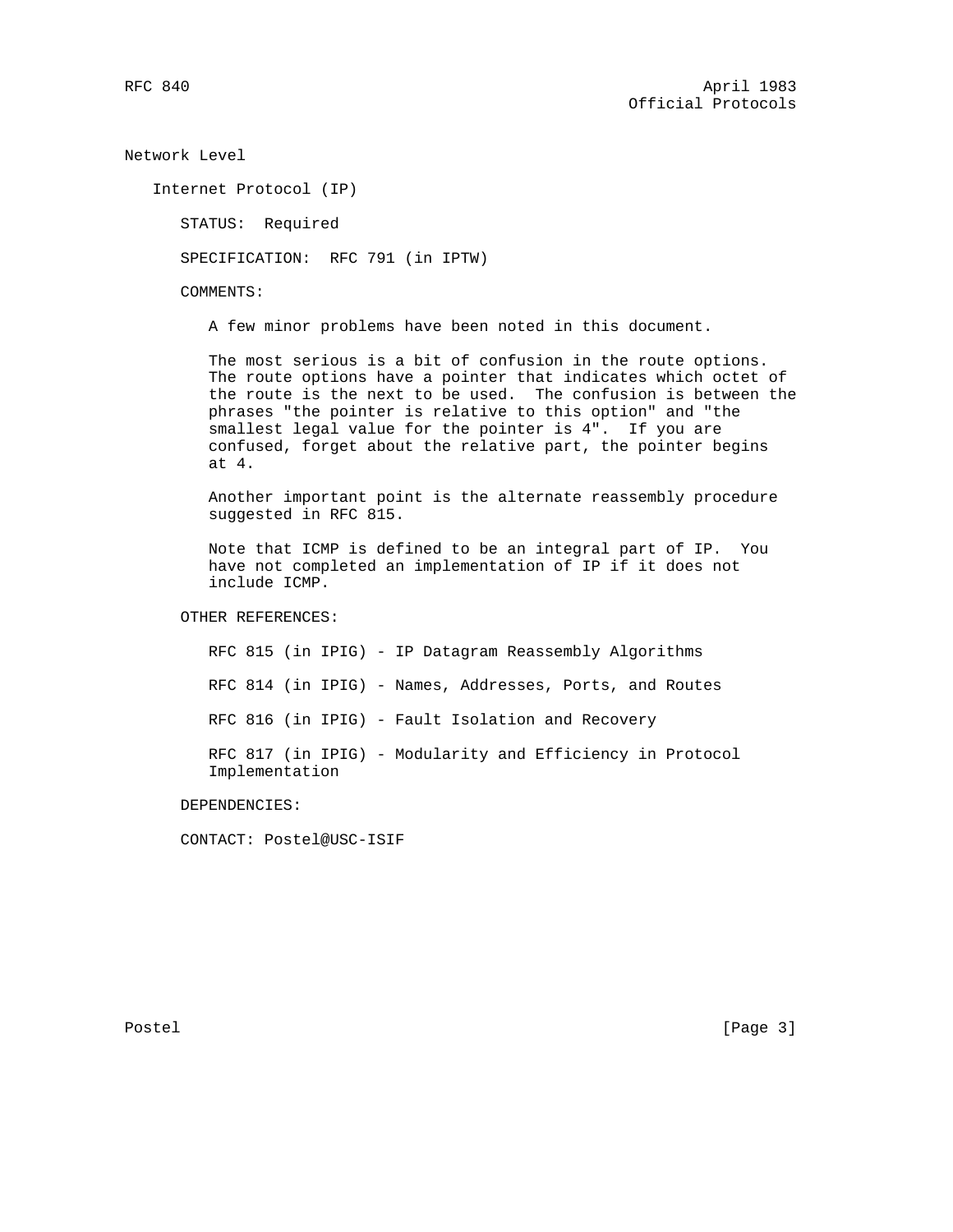Internet Control Message Protocol (ICMP)

STATUS: Required

SPECIFICATION: RFC 792 (in IPTW)

COMMENTS:

 A few minor errors in the document have been noted. Suggestions have been made for additional types of redirect message and additional destination unreachable messages.

OTHER REFERENCES:

DEPENDENCIES: Internet Protocol

CONTACT: Postel@USC-ISIF

### Host Level

User Datagram Protocol (UDP)

STATUS: Recommended

SPECIFICATION: RFC 768 (in IPTW)

COMMENTS:

 The only change noted for the UDP specification is a minor clarification that if in computing the checksum a padding octet is used for the computation it is not transmitted or counted in the length.

OTHER REFERENCES:

DEPENDENCIES: Internet Protocol

CONTACT: Postel@USC-ISIF

Postel [Page 4]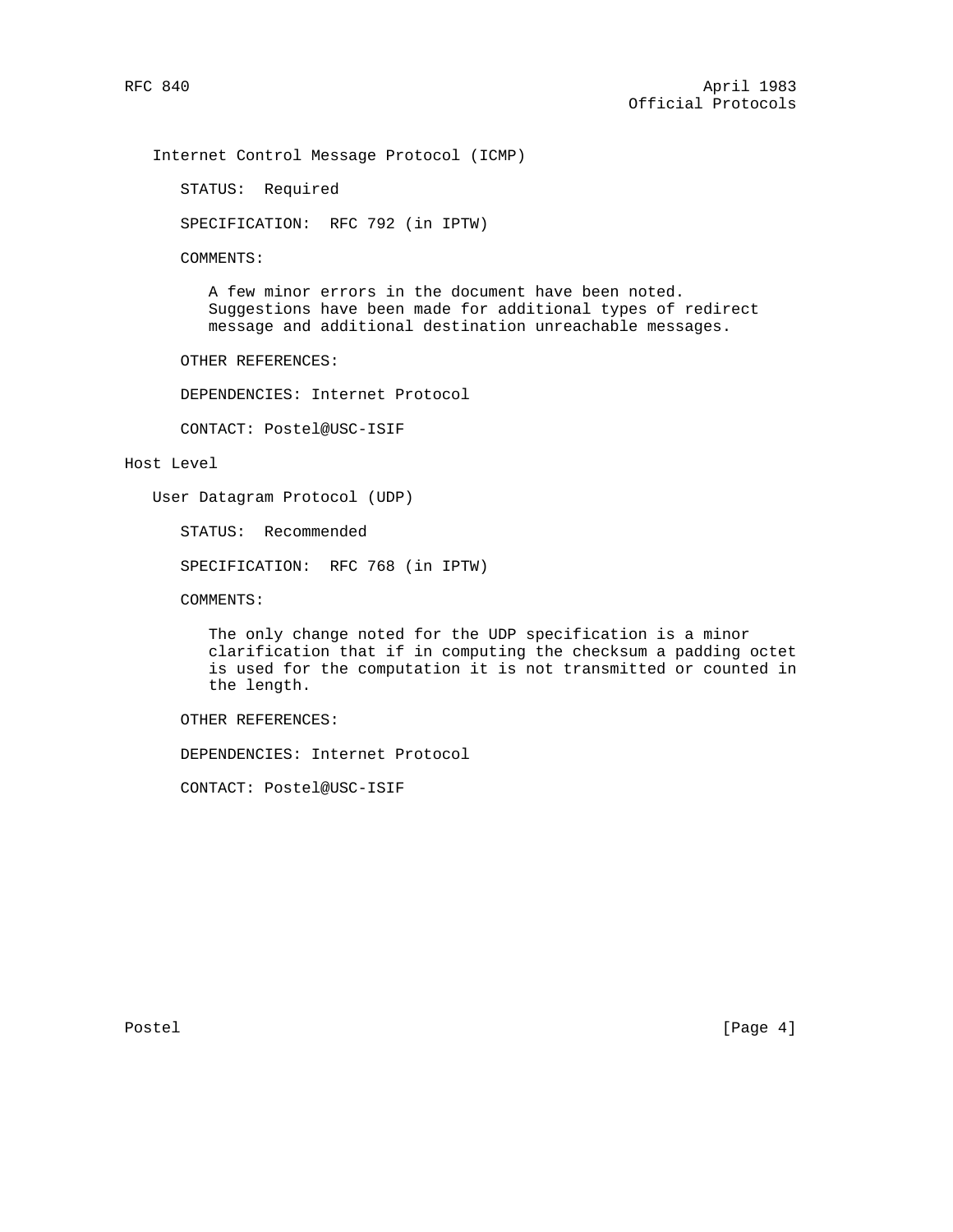Transmission Control Protocol (TCP)

STATUS: Recommended

SPECIFICATION: RFC 793 (in IPTW)

COMMENTS:

 Many comments and corrections have been received for the TCP specification document. These are primarily document bugs rather than protocol bugs.

 Event Processing Section: There are many minor corrections and clarifications needed in this section.

 Push: There are still some phrases in the document that give a "record mark" flavor to the push. These should be further clarified. The push is not a record mark.

 Listening Servers: Several comments have been received on difficulties with contacting listening servers. There should be some discussion of implementation issues for servers, and some notes on alternative models of system and process organization for servers.

 Maximum Segment Size: The maximum segment size option should be generalized and clarified. It can be used to either increase or decrease the maximum segment size from the default. The default should be established more clearly. The default is based on the default maximum Internet Datagram size which is 576 octets counting the IP and TCP headers. The option counts only the segment data. For each of IP and TCP the minimum header is 20 octets and the maximum header is 60 octets. So the default maximum data segment is could be anywhere from 456 to 536 octets. The current proposal is to set it at 536 data octets.

 Idle Connections: There have been questions about automatically closing idle connections. Idle connections are ok, and should not be closed. There are several cases where idle connections arise, for example, in Telnet when a user is thinking for a long time following a message from the server computer before his next input. There is no TCP "probe" mechanism, and none is needed.

 Queued Receive Data on Closing: There are several points where it is not clear from the description what to do about data received by the TCP but not yet passed to the user, particularly when the connection is being closed. In general,

Postel [Page 5]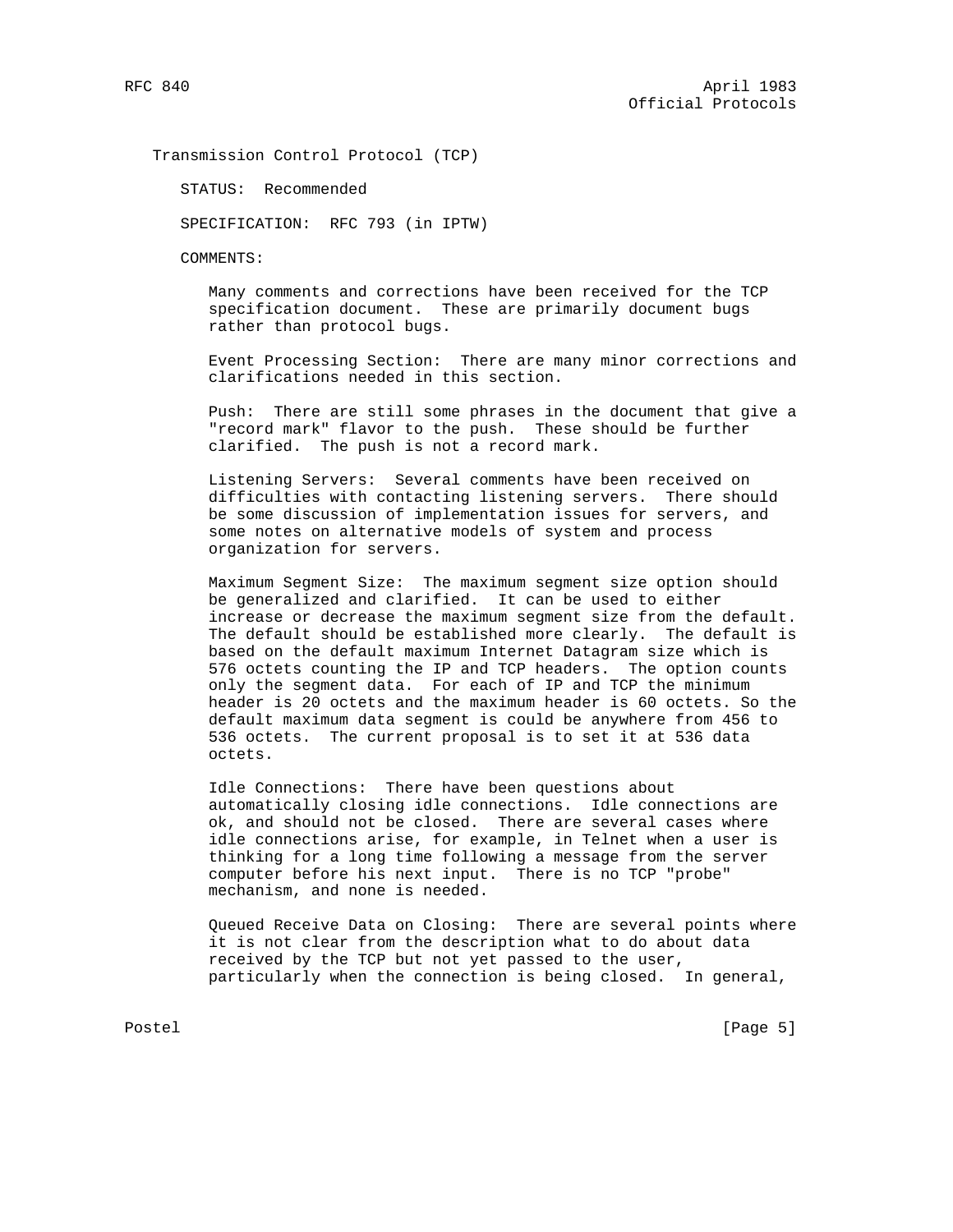the data is to be kept to give to the user if he does a RECV call.

 Out of Order Segments: The description says that segments that arrive out of order, that is, are not exactly the next segment to be processed, may be kept on hand. It should also point out that there is a very large performance penalty for not doing so.

 User Time Out: This is the time out started on an open or send call. If this user time out occurs the user should be notified, but the connection should not be closed or the TCB deleted. The user should explicitly ABORT the connection if he wants to give up.

OTHER REFERENCES:

 RFC 813 (in IPIG) - Window and Acknowledgement Strategy in TCP RFC 814 (in IPIG) - Names, Addresses, Ports, and Routes RFC 816 (in IPIG) - Fault Isolation and Recovery RFC 817 (in IPIG) - Modularity and Efficiency in Protocol Implementation

DEPENDENCIES: Internet Protocol

CONTACT: Postel@USC-ISIF

Host Monitoring Protocol (HMP)

STATUS: Elective

SPECIFICATION: IEN 197

COMMENTS:

 This is a good tool for debuging protocol implementations in small remotely located computers.

 This protocol is used to monitor Internet gateways and the TACs.

OTHER REFERENCES:

DEPENDENCIES: Internet Protocol

CONTACT: Hinden@BBN-UNIX

Postel [Page 6] [Page 6] [Page 6] [Page 6] [Page 6] [Page 6] [Page 6] [Page 6] [Page 6] [Page 6] [Page 6] [Page 6] [Page 6] [Page 6] [Page 6] [Page 6] [Page 6] [Page 6] [Page 6] [Page 6] [Page 6] [Page 6] [Page 6] [Page 6]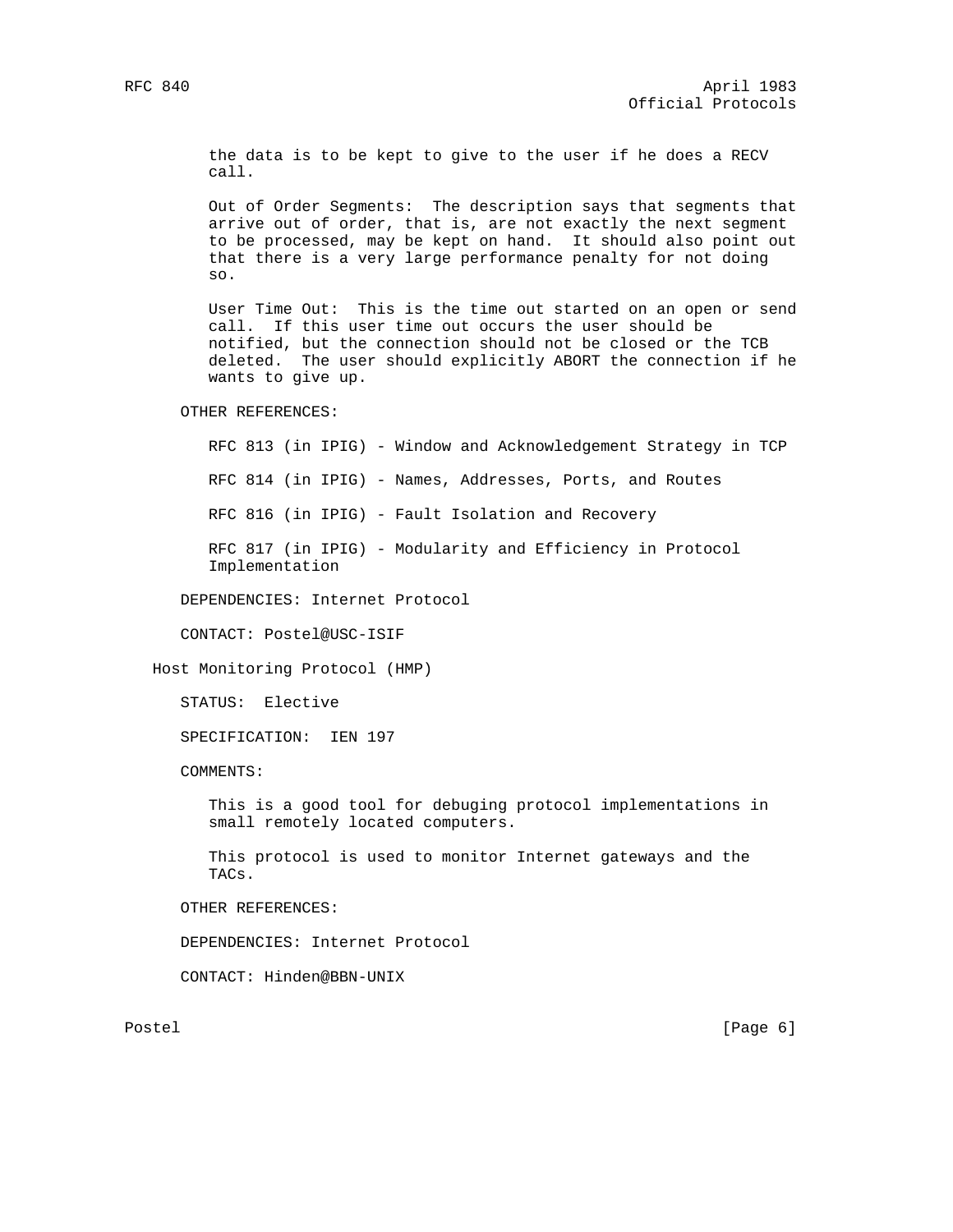Cross Net Debugger (XNET)

STATUS: Elective

SPECIFICATION: IEN 158

COMMENTS:

This specification should be updated and reissued as an RFC.

OTHER REFERENCES:

RFC 643

DEPENDENCIES: Internet Protocol

CONTACT: Postel@USC-ISIF

Exterior Gateway Protocol (EGP)

STATUS: Experimental

SPECIFICATION: RFC 827

COMMENTS:

 Please discuss any plans for implementation or use of this protocol with the contact.

OTHER REFERENCES:

DEPENDENCIES: Internet Protocol

CONTACT: Postel@USC-ISIF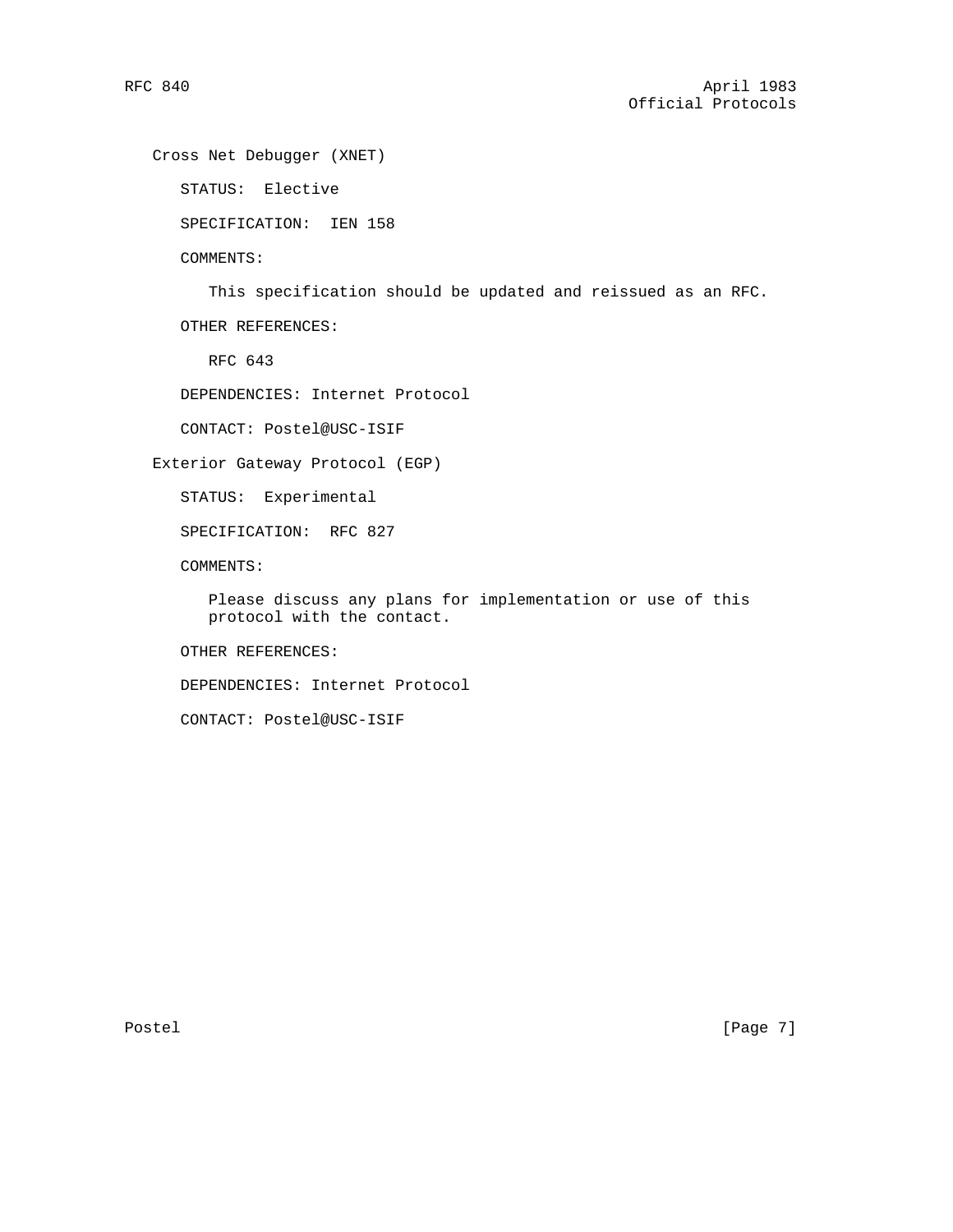Gateway Gateway Protocol (GGP)

STATUS: Experimental

SPECIFICATION: RFC 823

COMMENTS:

 Please discuss any plans for implementation or use of this protocol with the contact.

OTHER REFERENCES:

DEPENDENCIES: Internet Protocol

CONTACT: Brescia@BBN-UNIX

Multiplexing Protocol

STATUS: Experimental

SPECIFICATION: IEN 90

COMMENTS:

 No current experiment in progress. There is some question as to the extent to which the sharing this protocol envisions can actually take place. Also, there are some issues about the information captured in the multiplexing header being (a) insufficient, or (b) over specific.

 Please discuss any plans for implementation or use of this protocol with the contact.

OTHER REFERENCES:

DEPENDENCIES: Internet Protocol

CONTACT: Postel@USC-ISIF

Postel [Page 8]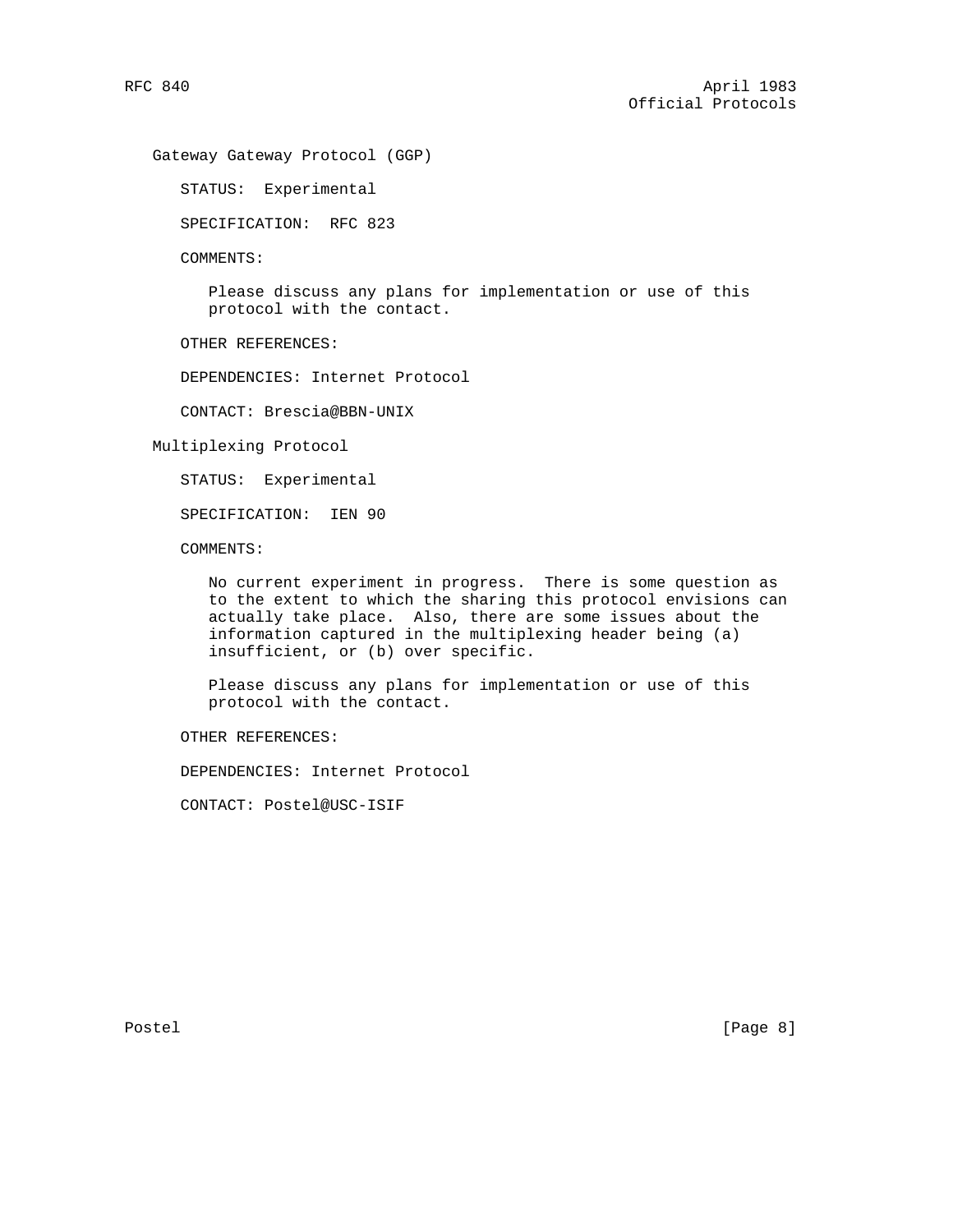Stream Protocol (ST)

STATUS: Experimental

SPECIFICATION: IEN 119

COMMENTS:

 The implementation of this protocol has evolved and may no longer be consistent with this specification. The document should be updated and issued as an RFC.

 Please discuss any plans for implementation or use of this protocol with the contact.

OTHER REFERENCES:

DEPENDENCIES: Internet Protocol

CONTACT: Forgie@BBN

Network Voice Protocol (NVP-II)

STATUS: Experimental

SPECIFICATION: RFC xxx

COMMENTS:

 The specification is an ISI Internal Memo which should be updated and issued as an RFC.

 Please discuss any plans for implementation or use of this protocol with the contact.

OTHER REFERENCES:

DEPENDENCIES: Internet Protocol, Stream Protocol

CONTACT: Casner@USC-ISIB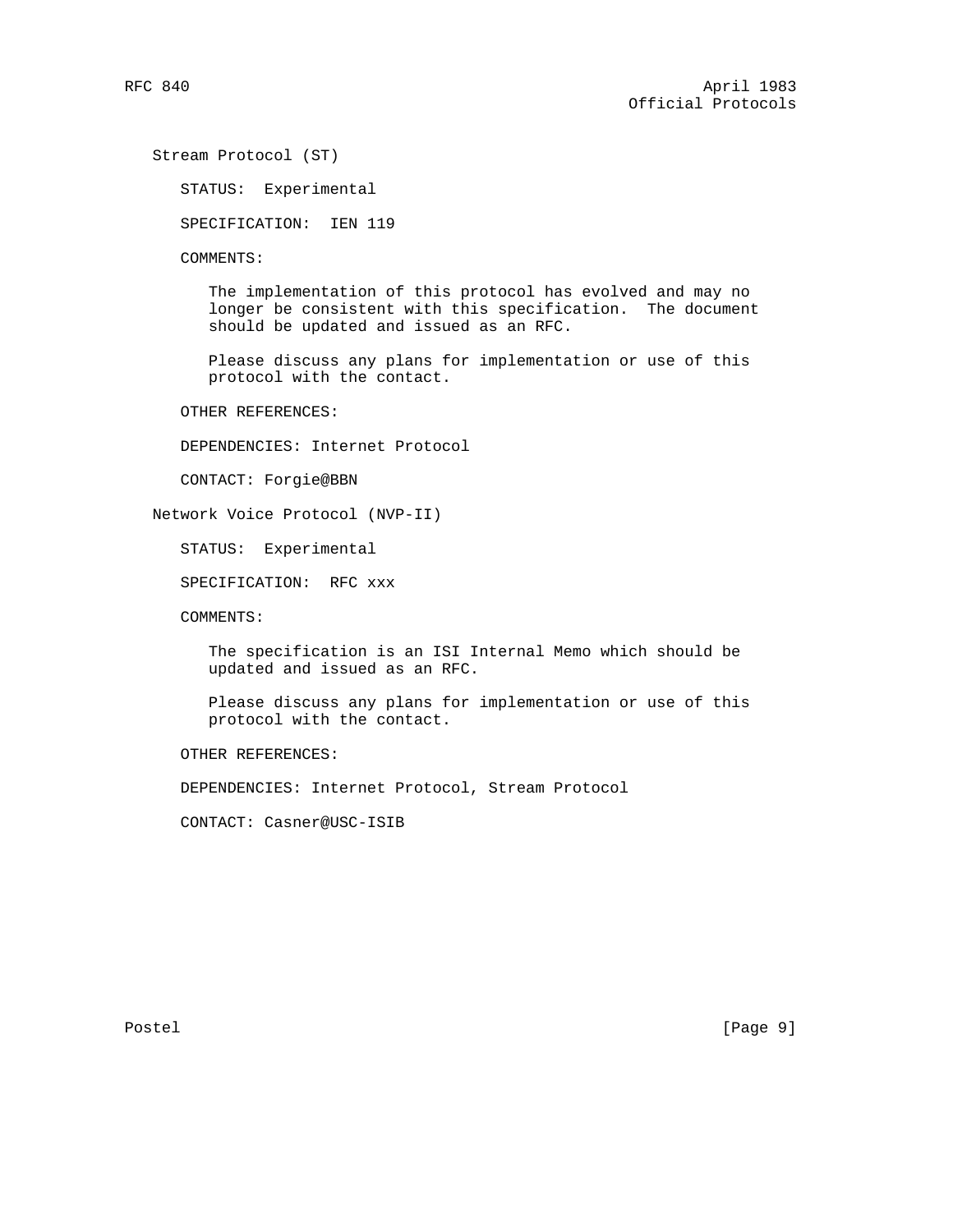Application Level

Telnet Protocol (TELNET)

STATUS: Recommended

SPECIFICATION: RFC 764 (in IPTW)

COMMENTS:

 A few minor typographical errors should be corrected and some clarification of the SYNCH mechanism should be made.

OTHER REFERENCES:

DEPENDENCIES: Transmission Control Protocol

CONTACT: Postel@USC-ISIF

# Telnet Options (TELNET)

| Number       | Name                                 | RFC                         | NIC APH USE       |    |    |
|--------------|--------------------------------------|-----------------------------|-------------------|----|----|
| 0            | Binary Transmission                  | $\cdots$                    | 15389 yes yes     |    |    |
| $\mathbf{1}$ | Echo                                 | $\cdots$                    | $15390$ yes yes   |    |    |
| 2            | Reconnection                         | $\cdots$                    | 15391 yes         |    | no |
| 3            | Suppress Go Ahead                    | $\cdots$                    | 15392 yes yes     |    |    |
| 4            | Approximate Message Size Negotiation | $\mathbf{1}$ , $\mathbf{1}$ | 15393 yes no      |    |    |
| 5            | Status                               | 651                         | 31154 yes yes     |    |    |
| 6            | Timing Mark                          | $\cdot$ $\cdot$ $\cdot$     | 16238 yes yes     |    |    |
| 7            | Remote Controlled Trans and Echo     | 726                         | 39237 yes         |    | no |
| 8            | Output Line Width                    | $\cdots$                    | 20196 yes         |    | no |
| 9            | Output Page Size                     | $\cdots$                    | 20197 yes         |    | no |
| 10           | Output Carriage-Return Disposition   | 652                         | 31155 yes         |    | no |
| 11           | Output Horizontal Tabstops           | 653                         | 31156 yes         |    | no |
| 12           | Output Horizontal Tab Disposition    | 654                         | 31157 yes         |    | no |
| 13           | Output Formfeed Disposition          | 655                         | 31158 yes         |    | no |
| 14           | Output Vertical Tabstops             | 656                         | 31159 yes         |    | no |
| 15           | Output Vertical Tab Disposition      | 657                         | 31160 yes         |    | no |
| 16           | Output Linefeed Disposition          | 658                         | 31161 yes         |    | no |
| 17           | Extended ASCII                       | 698                         | 32964 yes         |    | no |
| 18           | Logout                               | 727                         | 40025 yes         |    | no |
| 19           | Byte Macro                           |                             | 735 42083 yes     |    | no |
| 20           | Data Entry Terminal                  | 732                         | 41762 yes         |    | no |
| 21           | SUPDUP                               |                             | 734 736 42213 yes |    | no |
| 22           | SUPDUP Output                        | 749                         | 45449             | no | no |
| 23           | Send Location                        | 779                         | ------            | no | no |
| 255          | Extended-Options-List                | $\cdots$                    | 16239 yes yes     |    |    |

Postel [Page 10]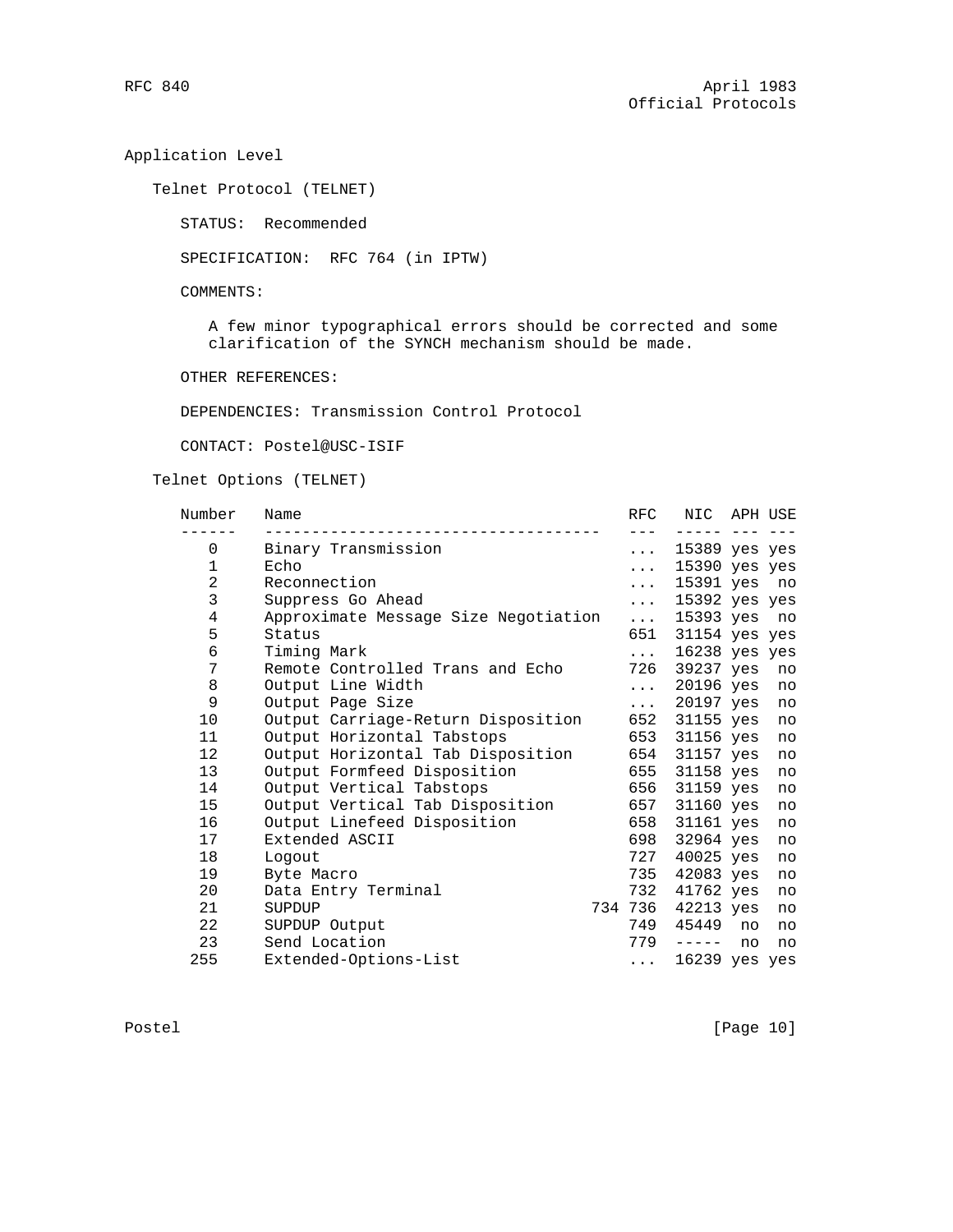STATUS: Elective

SPECIFICATION: (in APH)

COMMENTS:

 There is an open question about some of these. Most of the options are implemented by so few hosts that perhaps they should be eliminated. These should all be studied and the useful ones reissued as RFCs.

 The last column (USE) of the table above indicates which options are in general use.

 The following are recommended: Binary Transmission, Echo, Suppress Go Ahead, Status, Timing Mark, and Extended Options List.

Many of these must be revised for use with TCP.

OTHER REFERENCES:

DEPENDENCIES: Telnet

CONTACT: Postel@USC-ISIF

File Transfer Protocol (FTP)

STATUS: Recommended

SPECIFICATION: RFC 765 (in IPTW)

COMMENTS:

 There are a number of minor corrections to be made. A major change is the deletion of the mail commands, and a major clarification is needed in the discussion of the management of the data connection. Also, a suggestion has been made to include some directory manipulation commands (RFC 775).

 Eventhough the MAIL features are defined in this document, they are not to be used. The SMTP protocol is to be used for all mail service in the Internet.

Data Connection Management:

 a. Default Data Connection Ports: All FTP implementations must support use of the default data connection ports, and only the User-PI may initiate the use of non-default ports.

Postel [Page 11]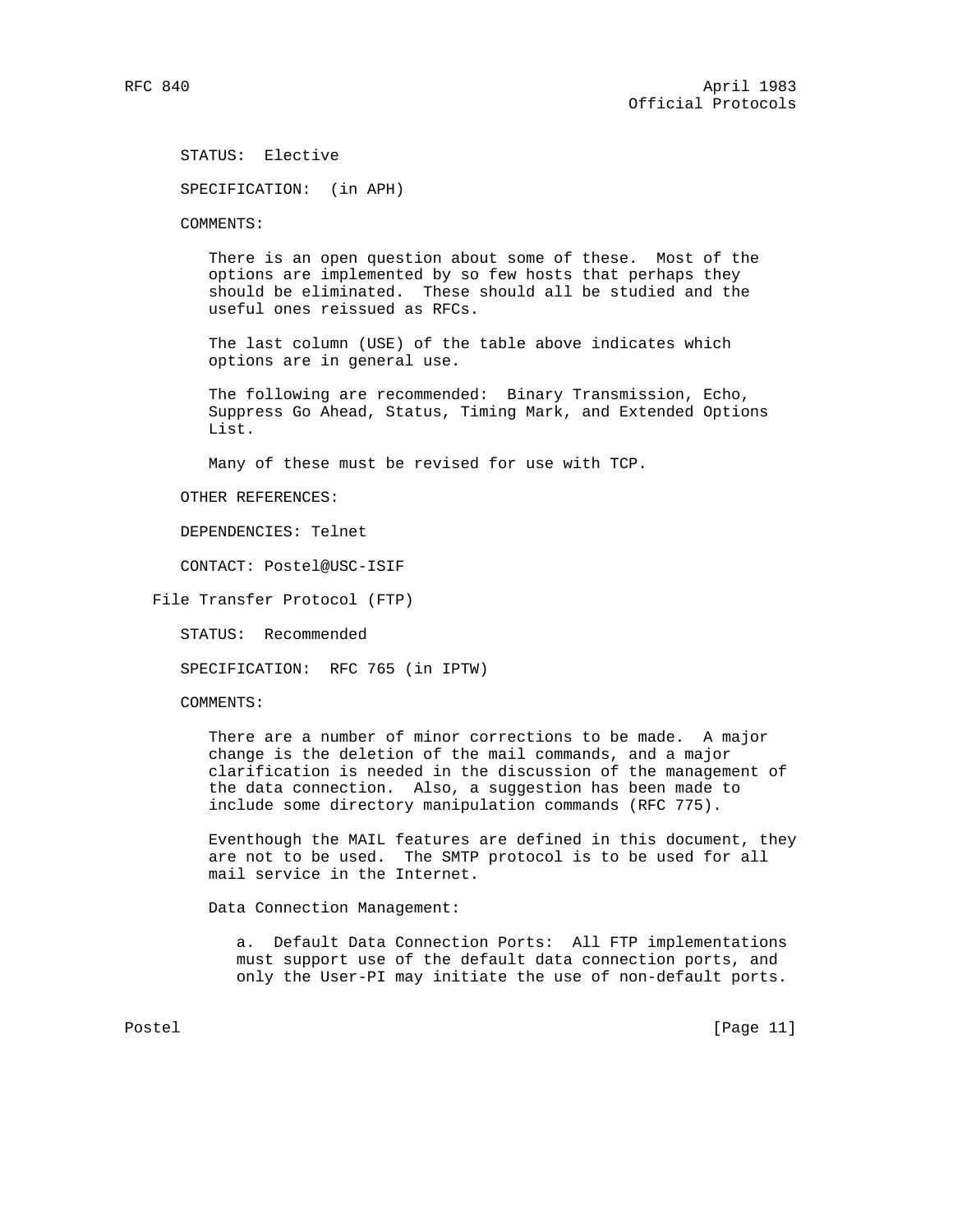b. Negotiating Non-Default Data Ports: The User-PI may specify a non-default user side data port with the PORT command. The User-PI may request the server side to identify a non-default server side data port with the PASV command. Since a connection is defined by the pair of addresses, either of these actions is enough to get a different data connection, still it is permitted to do both commands to use new ports on both ends of the data connection.

 c. Reuse of the Data Connection: When using the stream mode of data transfer the end of the file must be indicated by closing the connection. This causes a problem if multiple files are to be transfered in the session, due to need for TCP to hold the connection record for a time out period to guarantee the reliable communication. Thus the connection can not be reopened at once.

 There are two solutions to this problem. The first is to negotiate a non-default port (as in (b) above). The second is to use another transfer mode.

 A comment on transfer modes. The stream transfer mode is inherently unreliable, since one can not determine if the connection closed prematurely or not. The other transfer modes (Block, Compressed) do not close the connection to indicate the end of file. They have enough FTP encoding that the data connection can be parsed to determine the end of the file. Thus using these modes one can leave the data connection open for multiple file transfers.

Why this was not a problem with the old NCP FTP:

 The NCP was designed with only the ARPANET in mind. The ARPANET provides very reliable service, and the NCP counted on it. If any packet of data from an NCP connection were lost or damaged by the network the NCP could not recover. It is a tribute to the ARPANET designers that the NCP FTP worked so well.

 The TCP is designed to provide reliable connections over many different types of networks and interconnections of networks. TCP must cope with a set of networks that can not promise to work as well as the ARPANET. TCP must make its own provisions for end-to-end recovery from lost or damaged packets. This leads to the need for the connection phase-down time-out. The NCP never had to deal with acknowledgements or retransmissions or many other

Postel [Page 12]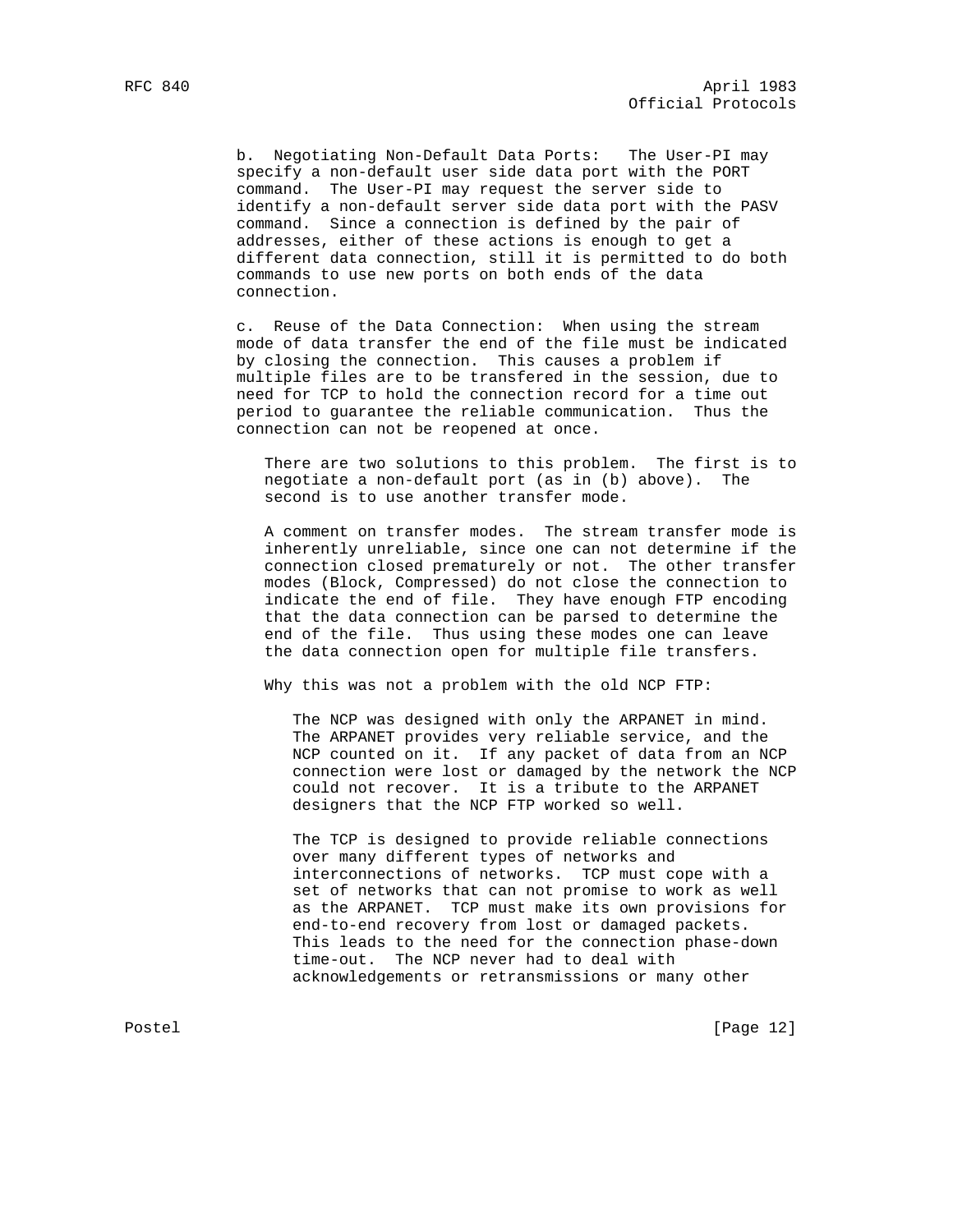things the TCP must do to make connection reliable in a more complex world.

LIST and NLST:

 There is some confusion about the LIST an NLST commands, and what is appropriate to return. Some clarification and motivation for these commands should be added to the specification.

OTHER REFERENCES:

RFC 678 - Document File Format Standards

DEPENDENCIES: Transmission Control Protocol

CONTACT: Postel@USC-ISIF

Trivial File Transfer Protocol (TFTP)

STATUS: Elective

SPECIFICATION: RFC 783 (in IPTW)

COMMENTS:

 No known problems with this specification. This is in use in several local networks.

OTHER REFERENCES:

DEPENDENCIES: User Datagram Protocol

CONTACT: Postel@USC-ISIF

Simple Mail Transfer Protocol (SMTP)

STATUS: Recommended

SPECIFICATION: RFC 821

COMMENTS:

 This has been revised since the IPTW, it is in the "Internet Mail Protocols" volume of November 1982. RFC 788 (in IPTW) is obsolete.

There have been many misunderstandings and errors in the early

Postel [Page 13]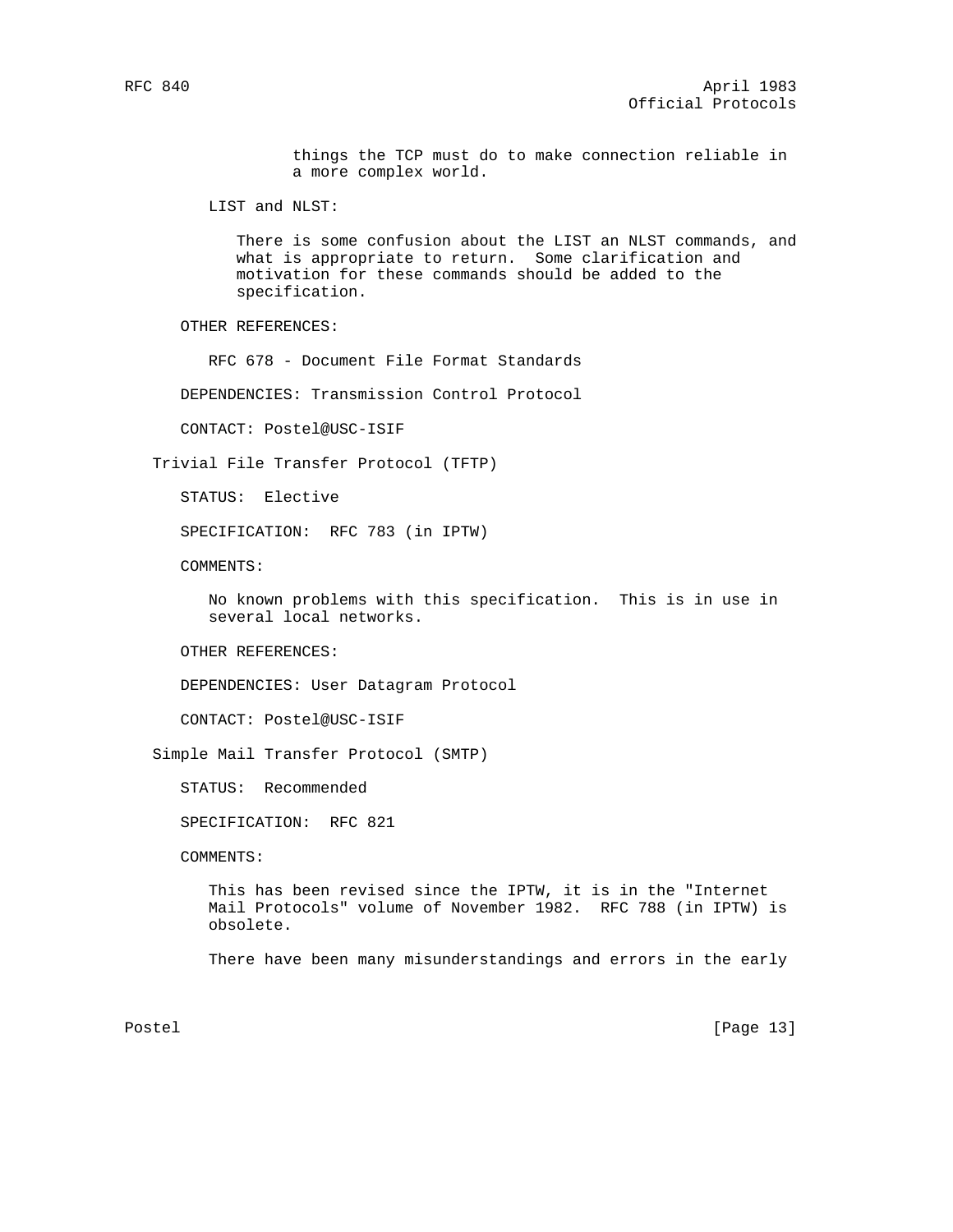implementations. Some documentation of these problems can be found in the file [ISIF]<SMTP>MAIL.ERRORS.

 Some minor differences between RFC 821 and RFC 822 should be resolved.

OTHER REFERENCES:

RFC 822 - Mail Header Format Standards

 This has been revised since the IPTW, it is in the "Internet Mail Protocols" volume of November 1982. RFC 733 (in IPTW) is obsolete. Further revision of RFC 822 is needed to correct some minor errors in the details of the specification.

DEPENDENCIES: Transmission Control Protocol

CONTACT: Postel@USC-ISIF

Remote Job Entry (RJE)

STATUS: Elective

SPECIFICATION: RFC 407 (in APH)

COMMENTS:

Some changes needed for use with TCP.

No known active implementations.

OTHER REFERENCES:

 DEPENDENCIES: File Transfer Protocol Transmission Control Protocol

CONTACT: Postel@USC-ISIF

Postel [Page 14]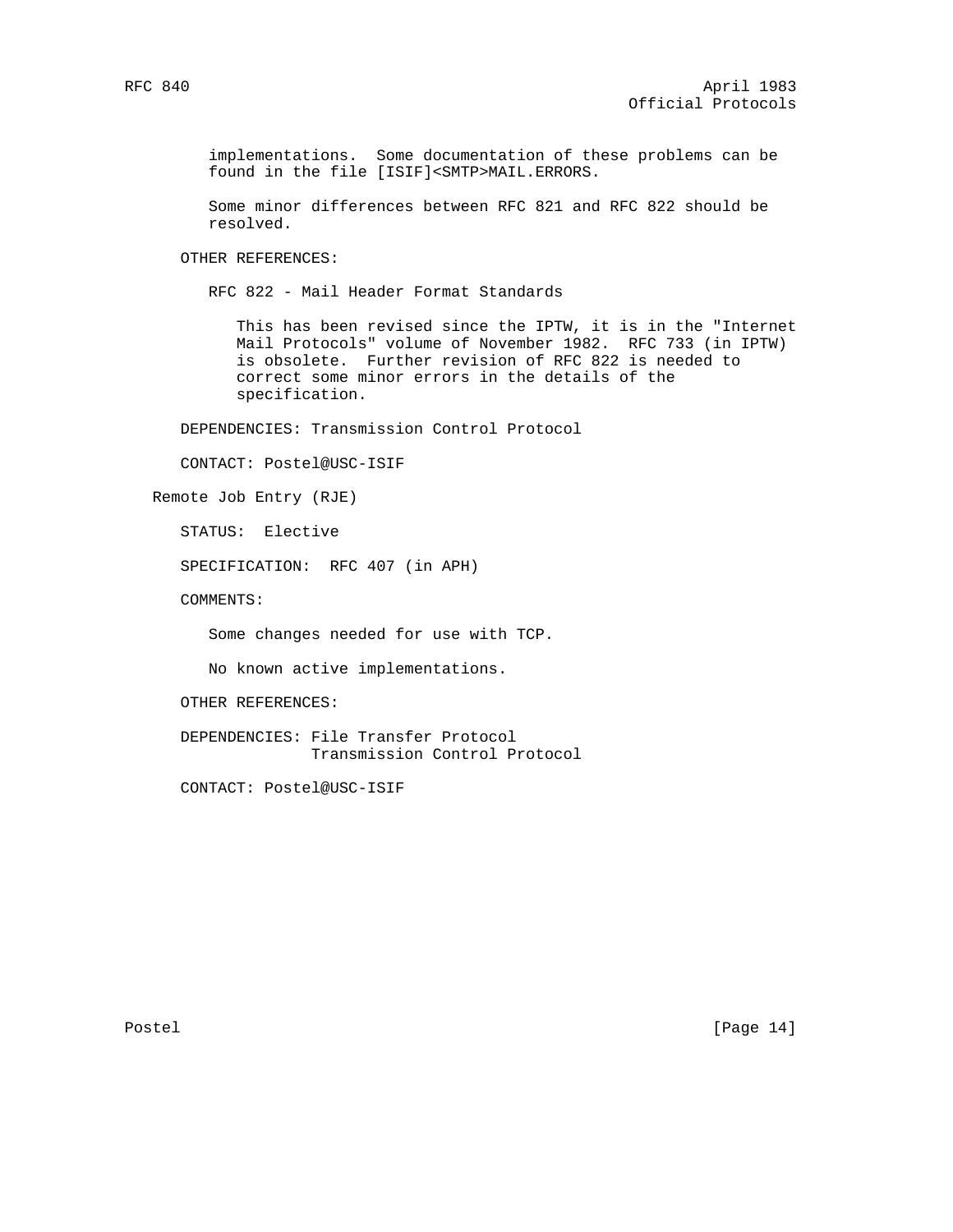Remote Job Service (NETRJS)

```
 STATUS: Elective
   SPECIFICATION: RFC 740 (in APH)
   COMMENTS:
      Used with the UCLA IBM OS system.
      Please discuss any plans for implementation or use of this
      protocol with the contact.
      Revision in progress.
   OTHER REFERENCES:
   DEPENDENCIES: Transmission Control Protocol
   CONTACT: Braden@USC-ISIA
Remote Telnet Service
   STATUS: Elective
   SPECIFICATION: RFC 818
   COMMENTS:
   OTHER REFERENCES:
   DEPENDENCIES: Telnet, Transmission Control Protocol
   CONTACT: Postel@USC-ISIF
Graphics Protocol
   STATUS: Elective
   SPECIFICATION: NIC 24308 (in APH)
   COMMENTS:
      Very minor changes needed for use with TCP.
      No known active implementations.
   OTHER REFERENCES:
```
Postel [Page 15]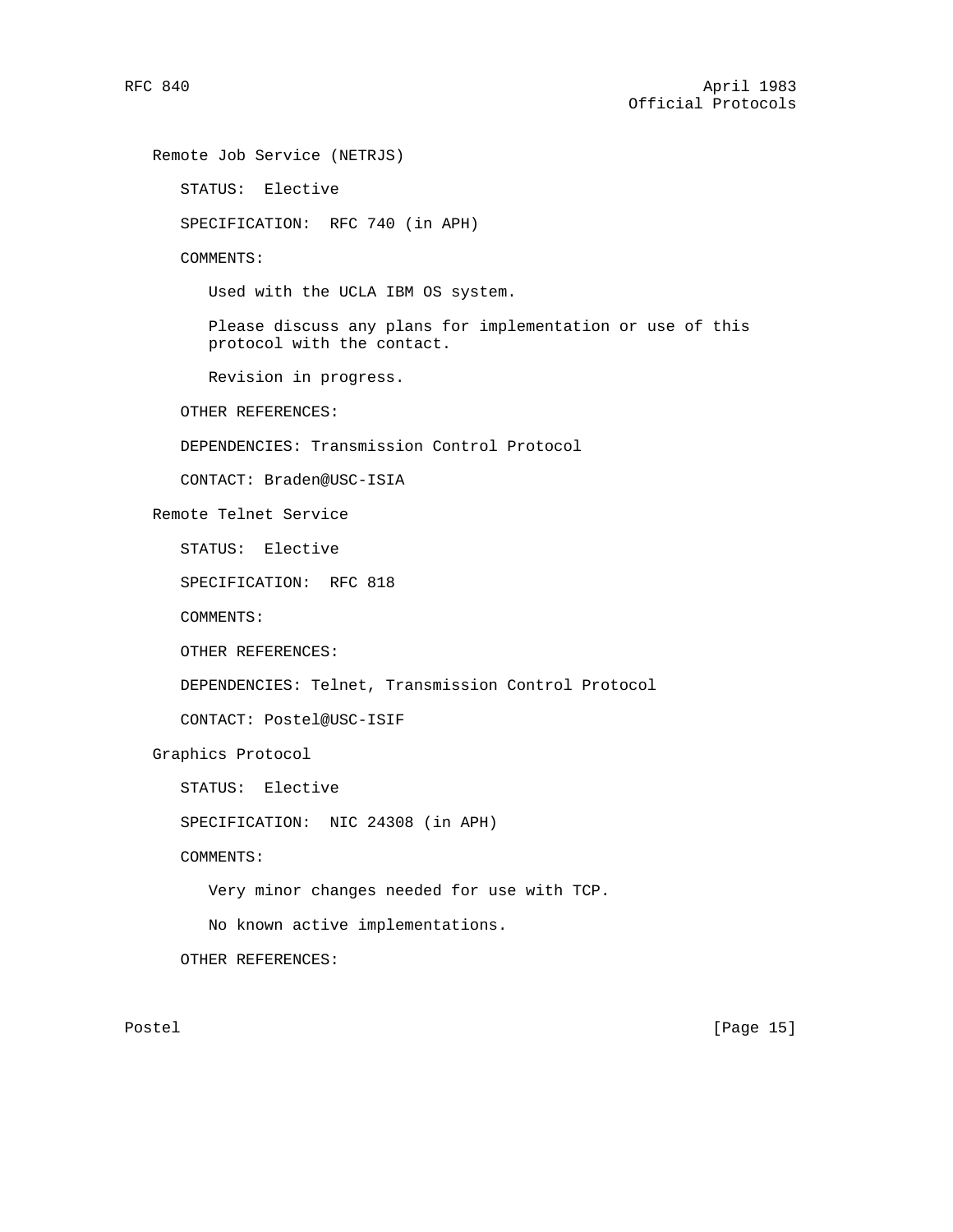DEPENDENCIES: Telnet, Transmission Control Protocol

CONTACT: Postel@USC-ISIF

Echo Protocol

STATUS: Recommended

SPECIFICATION: RFC 347

COMMENTS:

 This specification should be revised for use with TCP and reissued.

OTHER REFERENCES:

 DEPENDENCIES: Transmission Control Protocol or User Datagram Protocol

CONTACT: Postel@USC-ISIF

Discard Protocol

STATUS: Elective

SPECIFICATION: RFC 348

COMMENTS:

 This specification should be revised for use with TCP and reissued.

OTHER REFERENCES:

 DEPENDENCIES: Transmission Control Protocol or User Datagram Protocol

CONTACT: Postel@USC-ISIF

Postel [Page 16]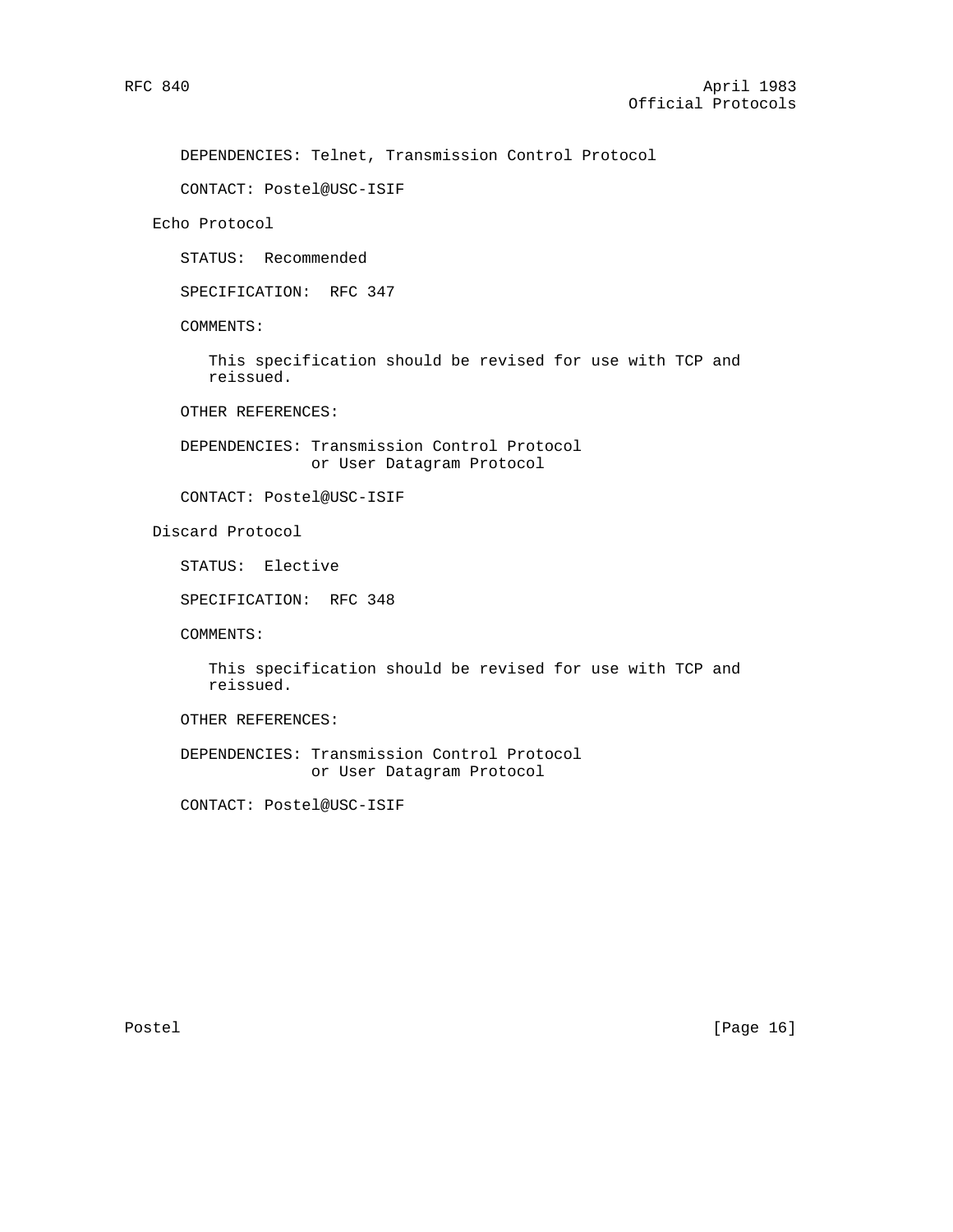Character Generator Protocol

STATUS: Elective

SPECIFICATION: RFC 429

COMMENTS:

 This specification should be revised for use with TCP and reissued.

OTHER REFERENCES:

 DEPENDENCIES: Transmission Control Protocol or User Datagram Protocol

CONTACT: Postel@USC-ISIF

Quote of the Day Protocol

STATUS: Elective

SPECIFICATION: RFC xxx

COMMENTS:

 Open a connection to this server, it sends you a quote (as a character string), and closes the connection. This should be described in an RFC.

OTHER REFERENCES:

 DEPENDENCIES: Transmission Control Protocol or User Datagram Protocol

CONTACT: Postel@USC-ISIF

Active Users Protocol

STATUS: Elective

SPECIFICATION: RFC xxx

COMMENTS:

 Open a connection to this server, it sends you a list of the currently logged in users (as a character string), and closes the connection. This should be described in an RFC.

Postel [Page 17]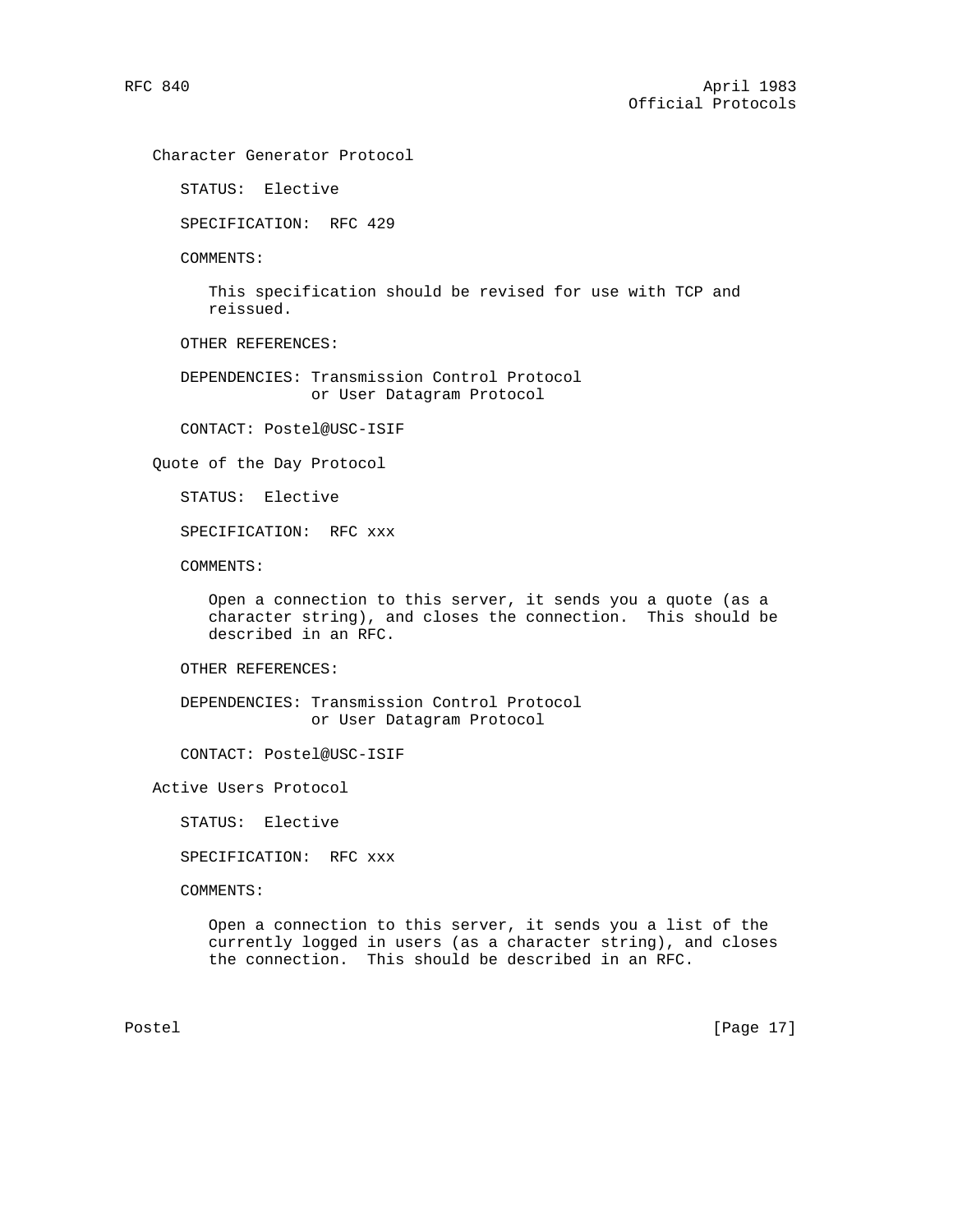```
 OTHER REFERENCES:
```
 DEPENDENCIES: Transmission Control Protocol or User Datagram Protocol

CONTACT: Postel@USC-ISIF

Finger Protocol

STATUS: Elective

SPECIFICATION: RFC 742 (in APH)

COMMENTS:

Some extensions have been suggested.

Some changes are are needed for TCP.

OTHER REFERENCES:

DEPENDENCIES: Transmission Control Protocol

CONTACT: Postel@USC-ISIF

NICNAME Protocol

STATUS: Elective

SPECIFICATION: RFC 812 (in IPTW)

COMMENTS:

Accesses the ARPANET Directory database.

OTHER REFERENCES:

DEPENDENCIES: Transmission Control Protocol

CONTACT: Feinler@SRI-NIC

Postel [Page 18]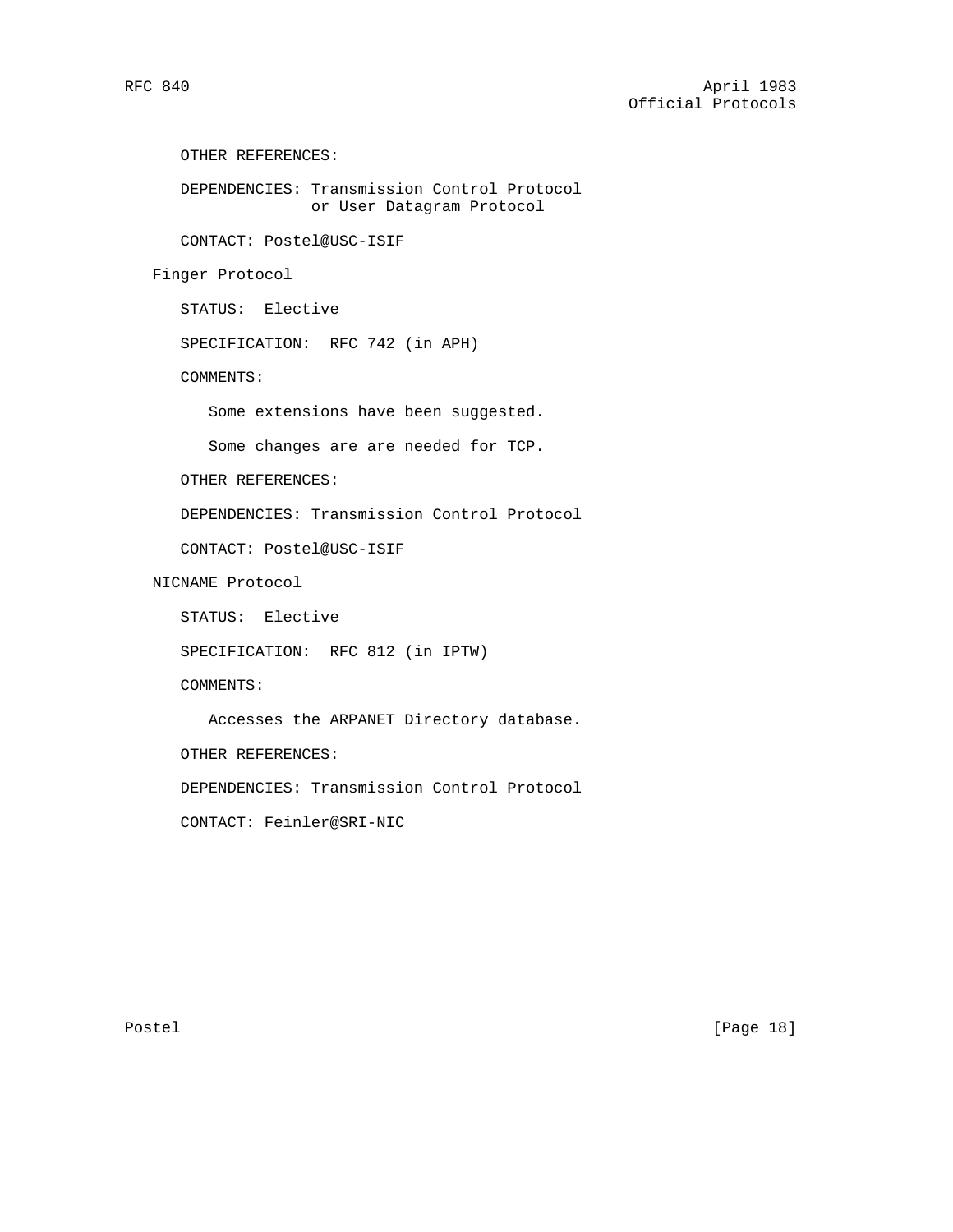HOSTNAME Protocol

STATUS: Elective

SPECIFICATION: RFC 811 (in IPTW)

COMMENTS:

Accesses the Registered Internet Hosts database (HOSTS.TXT).

OTHER REFERENCES:

RFC 810 - Host Table Specification

DEPENDENCIES: Transmission Control Protocol

CONTACT: Feinler@SRI-NIC

Host Name Server Protocol

STATUS: Experimental

SPECIFICATION: IEN 116 (in IPTW)

COMMENTS:

 This specification has significant problems: 1) The name syntax is out of date. 2) The protocol details are ambiguous, in particular, the length octet either does or doesn't include itself and the op code. 3) The extensions are not supported by any known implementation.

 Work is in progress on a significant revision. Further implementations of this protocol are not advised.

 Please discuss any plans for implementation or use of this protocol with the contact.

OTHER REFERENCES:

DEPENDENCIES: User Datagram Protocol

CONTACT: Postel@USC-ISIF

Postel [Page 19]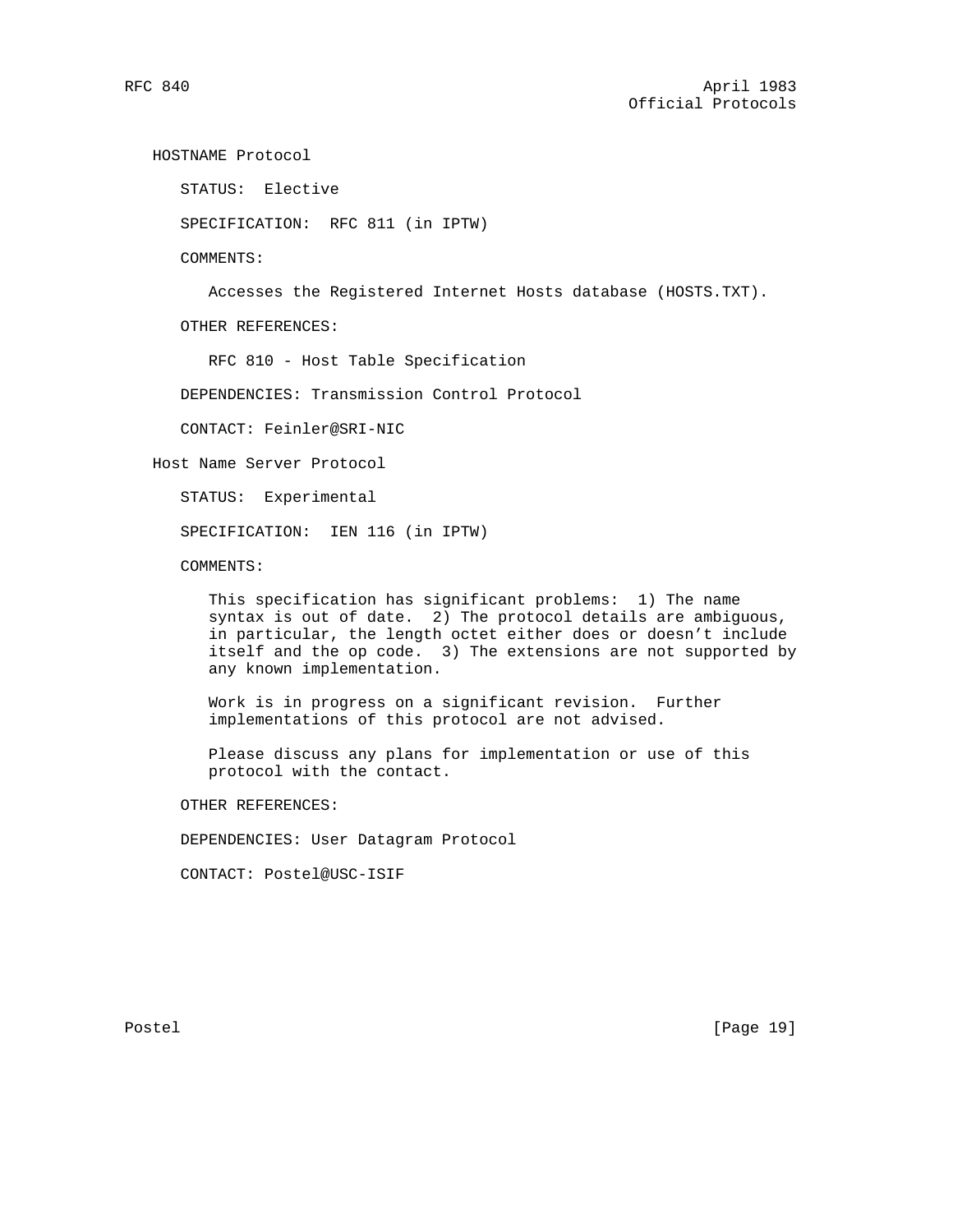CSNET Mailbox Name Server Protocol

STATUS: Experimental

SPECIFICATION: CS-DN-2

COMMENTS:

 Please discuss any plans for implementation or use of this protocol with the contact.

OTHER REFERENCES:

DEPENDENCIES: Transmission Control Protocol

CONTACT: Solomon@UWISC

Daytime Protocol

STATUS: Elective

SPECIFICATION: RFC xxx

COMMENTS:

 Open a connection to this server, it sends you the date and time (as a character string), and closes the connection. This should be described in an RFC.

OTHER REFERENCES:

 DEPENDENCIES: Transmission Control Protocol or User Datagram Protocol

CONTACT: Postel@USC-ISIF

Time Server Protocol

STATUS: Recommended

SPECIFICATION: IEN 142

COMMENTS:

 Open a connection to this server, it sends you the date and time (as a 32-bit number), and closes the connection. Or send a user datagram and it send back a datagram containing the date and time (as a 32-bit number).

Postel [Page 20]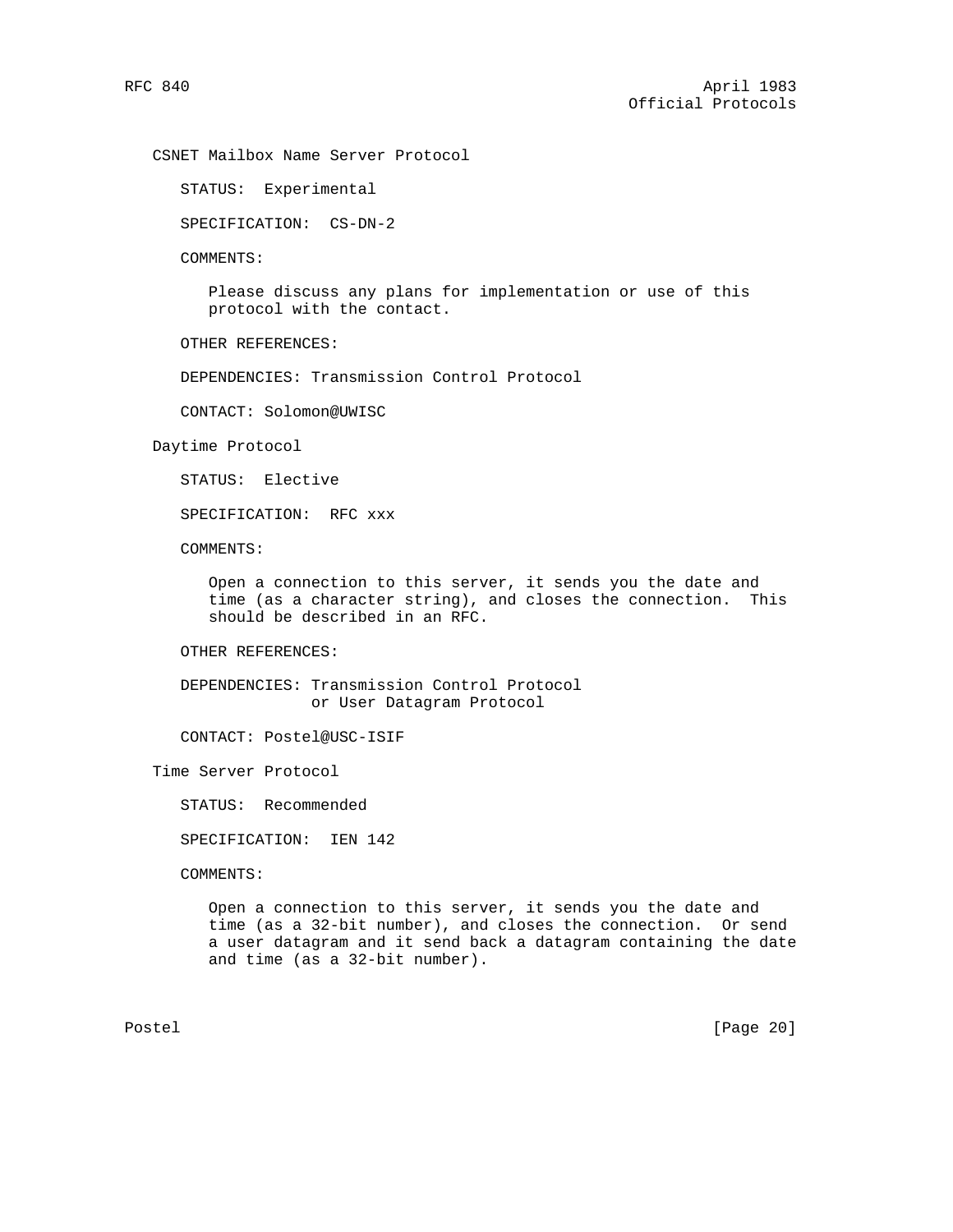No known problems. Specification should be reissued as an RFC.

OTHER REFERENCES:

 DEPENDENCIES: Transmission Control Protocol or User Datagram Protocol

CONTACT: Postel@USC-ISIF

DCNET Time Server Protocol (Internet Clock Service)

STATUS: Elective

SPECIFICATION: RFC 778

COMMENTS:

OTHER REFERENCES:

DEPENDENCIES: Internet Control Message Protocol

CONTACT: Mills@LINKABIT-DCN6

SUPDUP Protocol

STATUS: Elective

SPECIFICATION: RFC 734 (in APH)

COMMENTS:

OTHER REFERENCES:

DEPENDENCIES: Transmission Control Protocol

CONTACT: Admin.MRC@SU-SCORE

Internet Message Protocol (MPM)

STATUS: Experimental

SPECIFICATION: RFC 753

COMMENTS:

 This is an experimental multimedia mail transfer protocol. The implementation is called a Message Processing Module or MPM.

Postel [Page 21]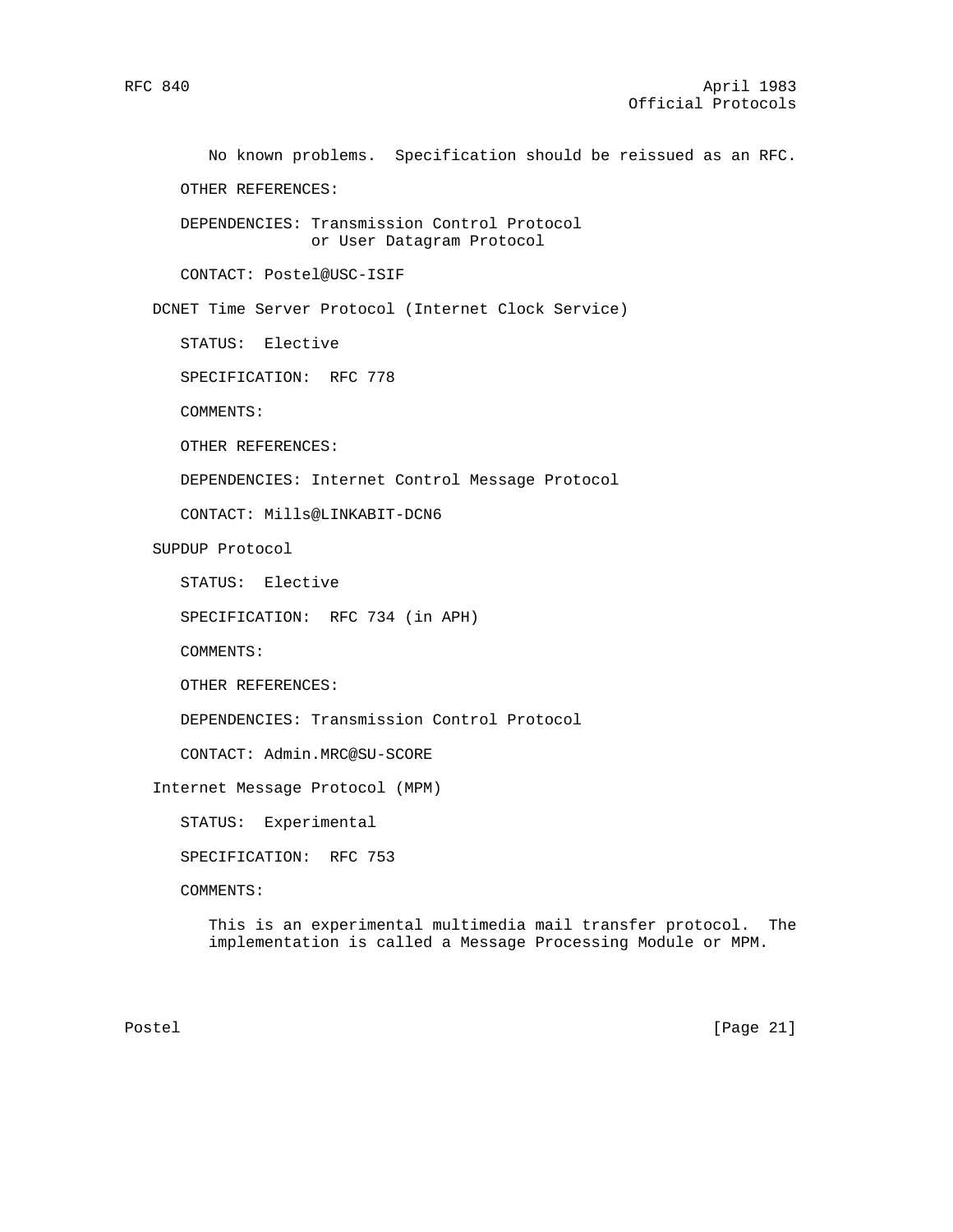Please discuss any plans for implementation or use of this protocol with the contact.

OTHER REFERENCES:

RFC 767 - Structured Document Formats

DEPENDENCIES: Transmission Control Protocol

CONTACT: Postel@USC-ISIF

### Appendices

Assigned Numbers

STATUS: None

SPECIFICATION: RFC 820

COMMENTS:

 Describes the fields of various protocols that are assigned specific values for actual use, and lists the currently assigned values.

Issued January 1983, replaces RFC 790 in IPTW.

OTHER REFERENCES:

CONTACT: Postel@USC-ISIF

### Pre-emption

STATUS: Elective

SPECIFICATION: RFC 794 (in IPTW)

COMMENTS:

Describes how to do pre-emption of TCP connections.

OTHER REFERENCES:

CONTACT: Postel@USC-ISIF